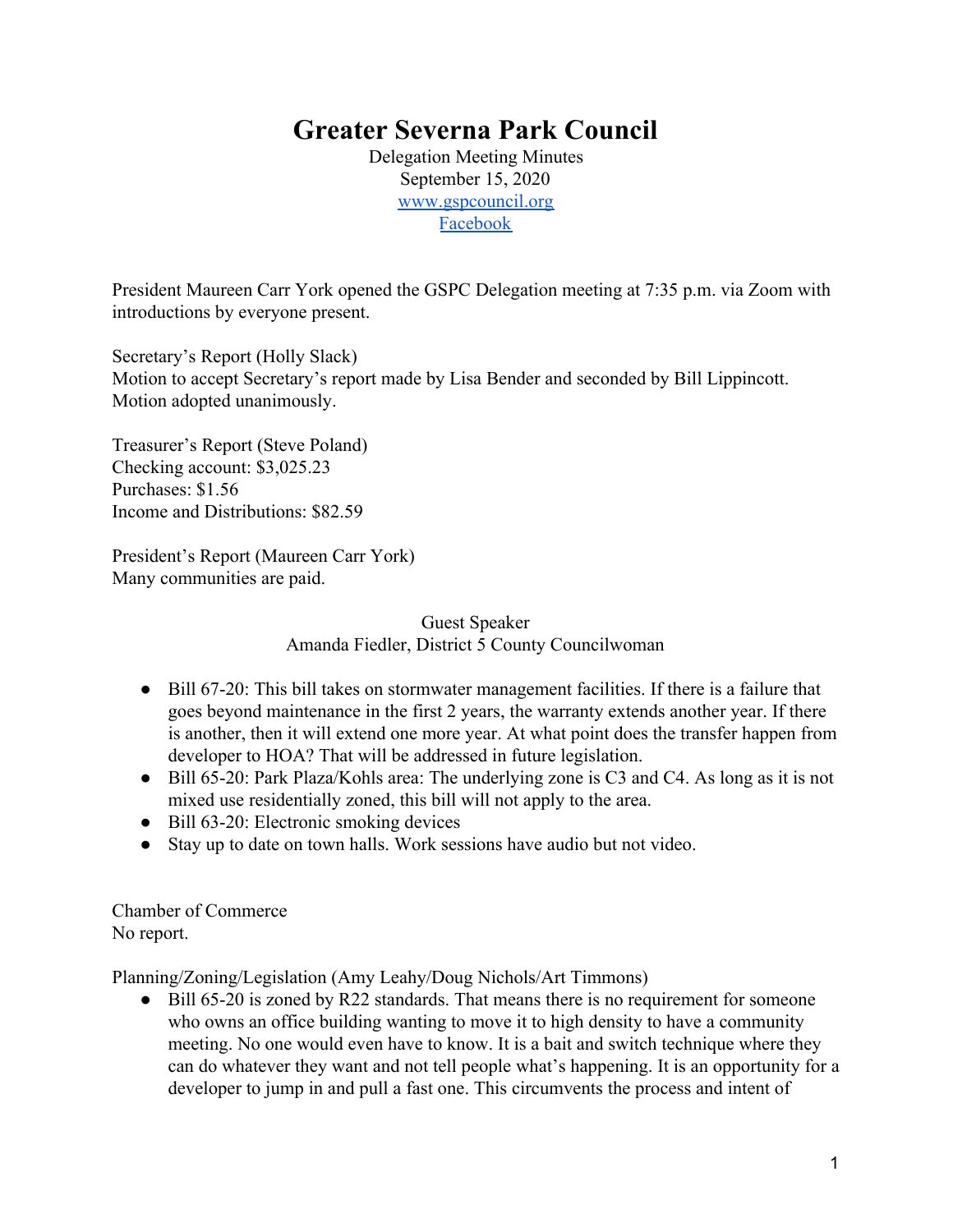zoning. Developers are attracted by tax credits and density bonuses. If we continue to create loopholes, what is the purpose of having zoning designations?

- Environmental controls are also being sidestepped. They still have to meet codes but do not have to follow bulk regulations, like height increases, setbacks can change, and creating an exemption for closed schools. All this backdoor legislation is coming into an area between 2 rivers.
- Bill 64-20: What happened to not cherry-picking what happens in the county? How did the Glen Burnie overlay pass? The zone overlay designated by the state that has tax credits. There are only 4 in the county.
- Bill 67-20 to be discussed on Oct 5.
- Millersview Crossing: 4 story, 50 unit building for elderly with limited means on Brightview Rd. There is one more large single family lot next to it.
- Plan 2040: Maps are gone, probably because they are redoing them. Taking a closer look at Hatton Dr. Ed Reilly's office looked into this and saw that it is the severn river swim club. The natural features will be eliminated and put in as conservation.
- A covenant in an agreement is a covenant between the owner of the property and the other. It has nothing to do with the county and the County does not have to agree to it.

## Education Committee (Holly Slack)

- High density problems with schools closed were addressed last year but now enrollment numbers are down from homeschooling and switching to private schools. Is there any way to freeze last year's numbers since many students will likely return once schools reopen? Ms. Fiedler will look into this.
- There is talk of a [2 semester sports plan](https://www.aacps.org/cms/lib/MD02215556/Centricity/Domain/240/MPSSAA_Roadmap_Two-Semester_Plan.pdf) which will be presented to the Board at a later date.

## Police / Community Relations (Doug Nichols)

The Eastern District of the AACPD announced a new phone number (410-222-3502) for Anonymous Tip Line about crimes that have either taken place in the Eastern District or have recently taken place in the Eastern District. Media releases can be viewed on the AACPD webpage for recent information which is posted daily (Monday – Friday) under "Headlines" near the bottom of the webpage found at<https://www.aacounty.org/departments/police-department/>

Environmental Committee (Paul Spadaro/Lisa Bender)

- It has been a horrible year for Magothy River quality. Magothy creeks have no oxygen at the bottom. It takes 20-30 years for vegetation to get back for filtering capacity of pollutants that come into the water.
- MRA has requested a pro bono attorney for Enclave downhill from Brian Borus. 20% has stormwater controls and 80% will end up in the Magothy.
- MRA has filed a complaint against Ecological Services operating without an MDE permit and has been discharging stormwater sediment into upper Magothy.
- There is a proposed subdivision lot being built behind Goska's Liquors. A call to action video is being put together
- Spriggs farm park: County's plan could block access to park and want to make sure the restoration project does not block access.